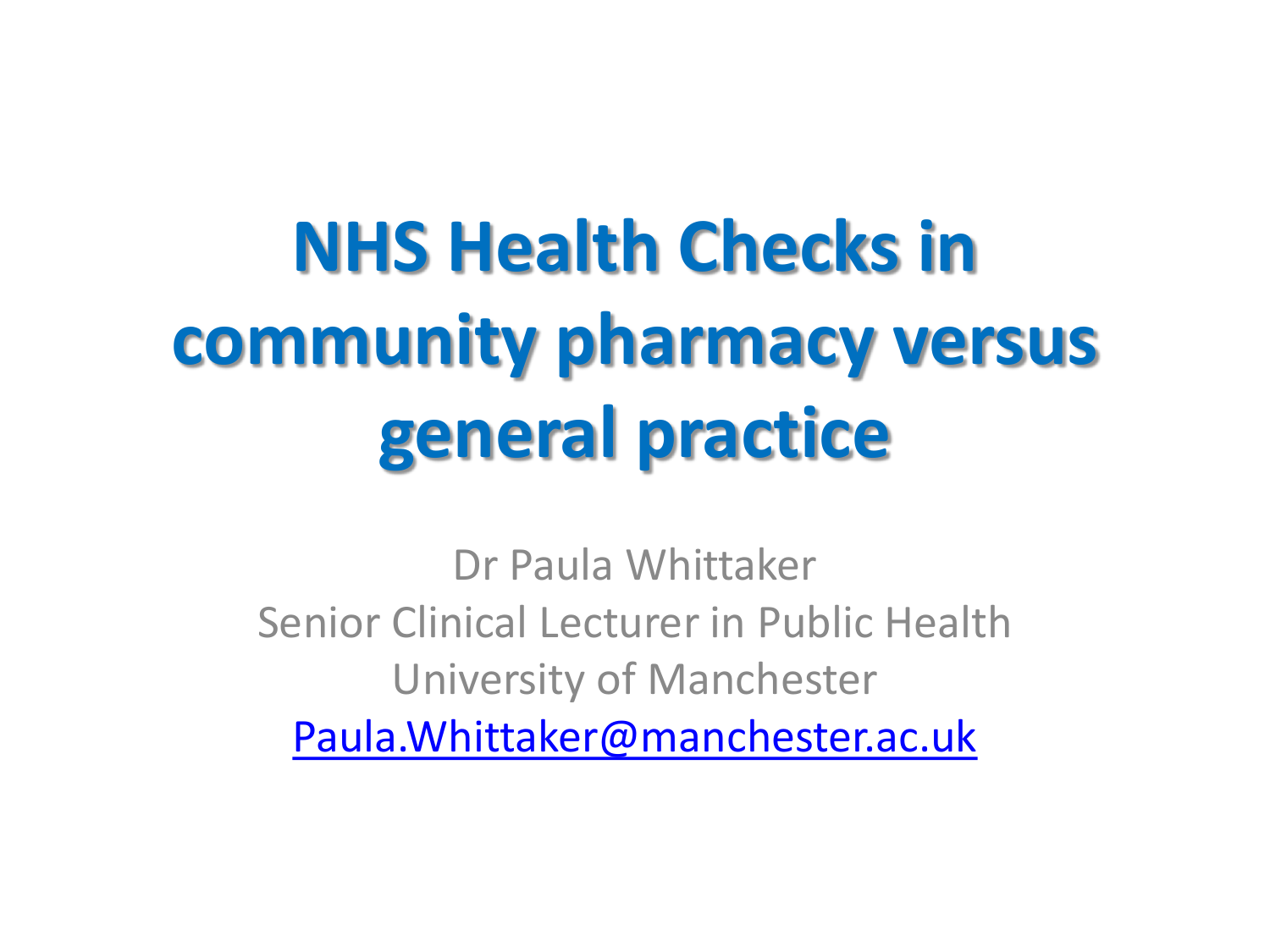## **Background**

- Trafford is a relatively affluent local authority with wide in-borough inequalities
- Life expectancy matches England average
- In 2014 uptake of NHS health checks <50%
- Universally provided in GP by invite and appointment
- One large practice population not covered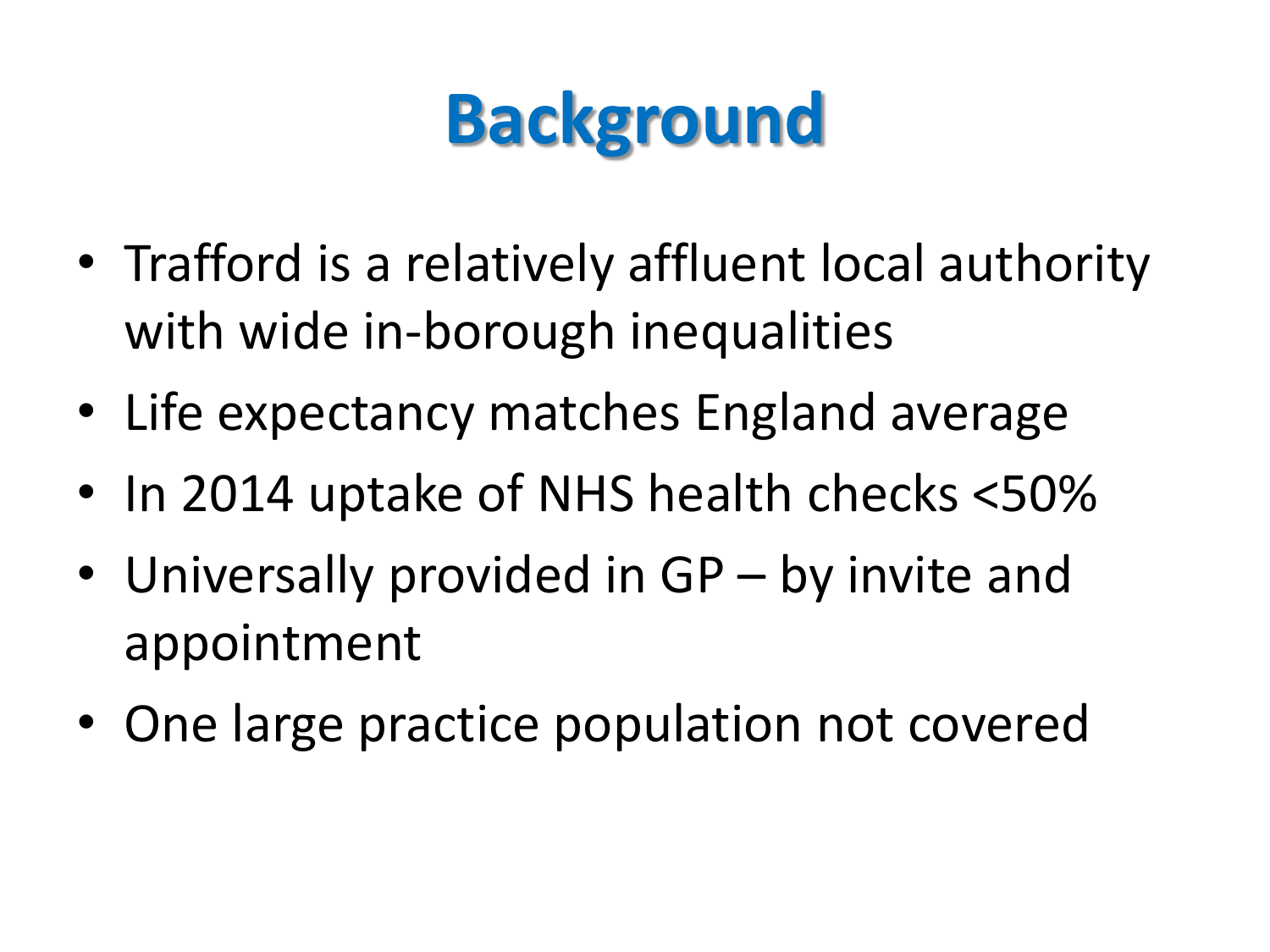

- To provide NHS health checks for practice population not covered
- To compare uptake and costs with GP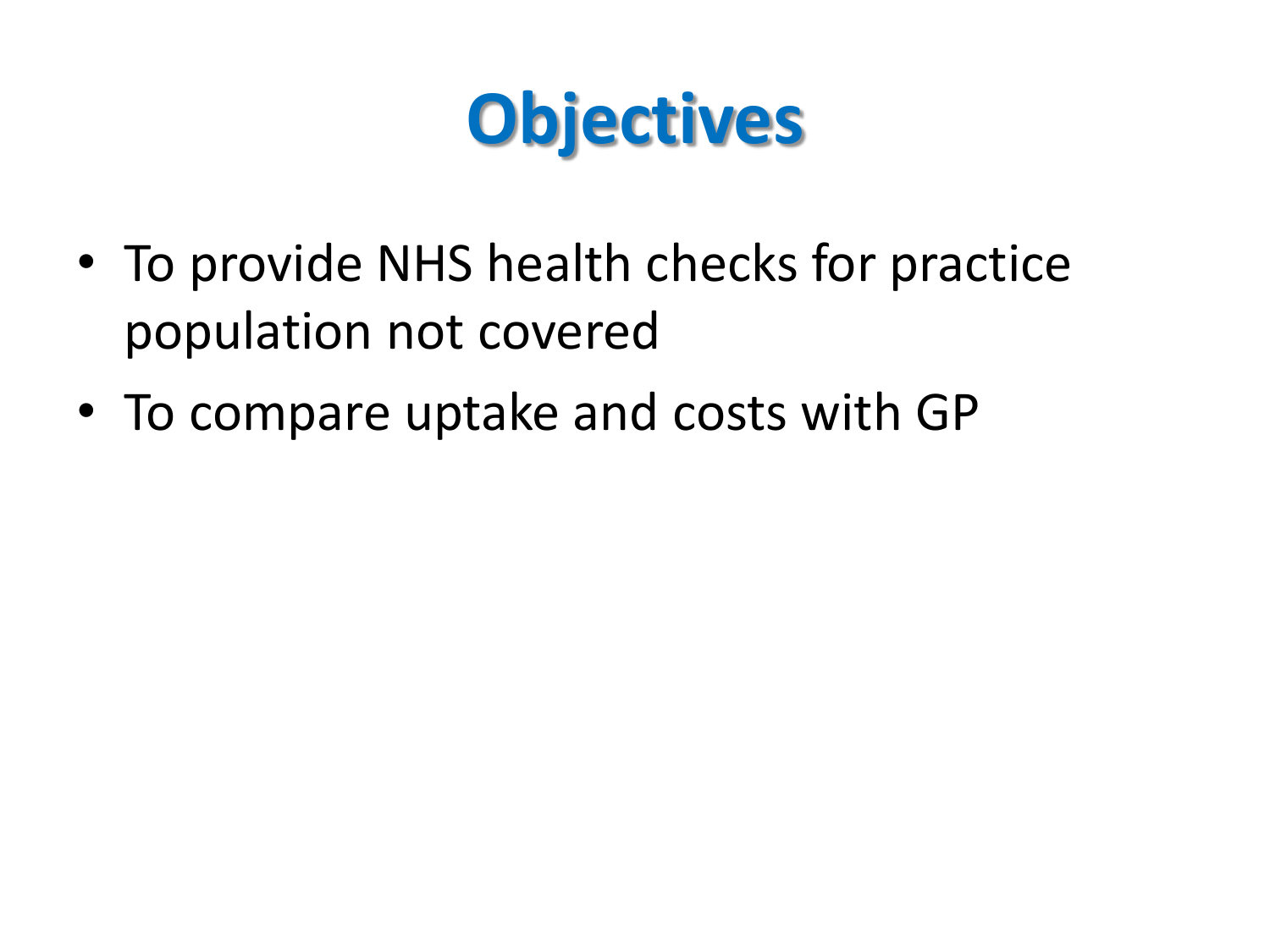## **The pharmacy service**

- Invite only
- Eligible patients invited by GP letter
- Appointments booked with pharmacies
- Secure N3 connections transferred data to GP record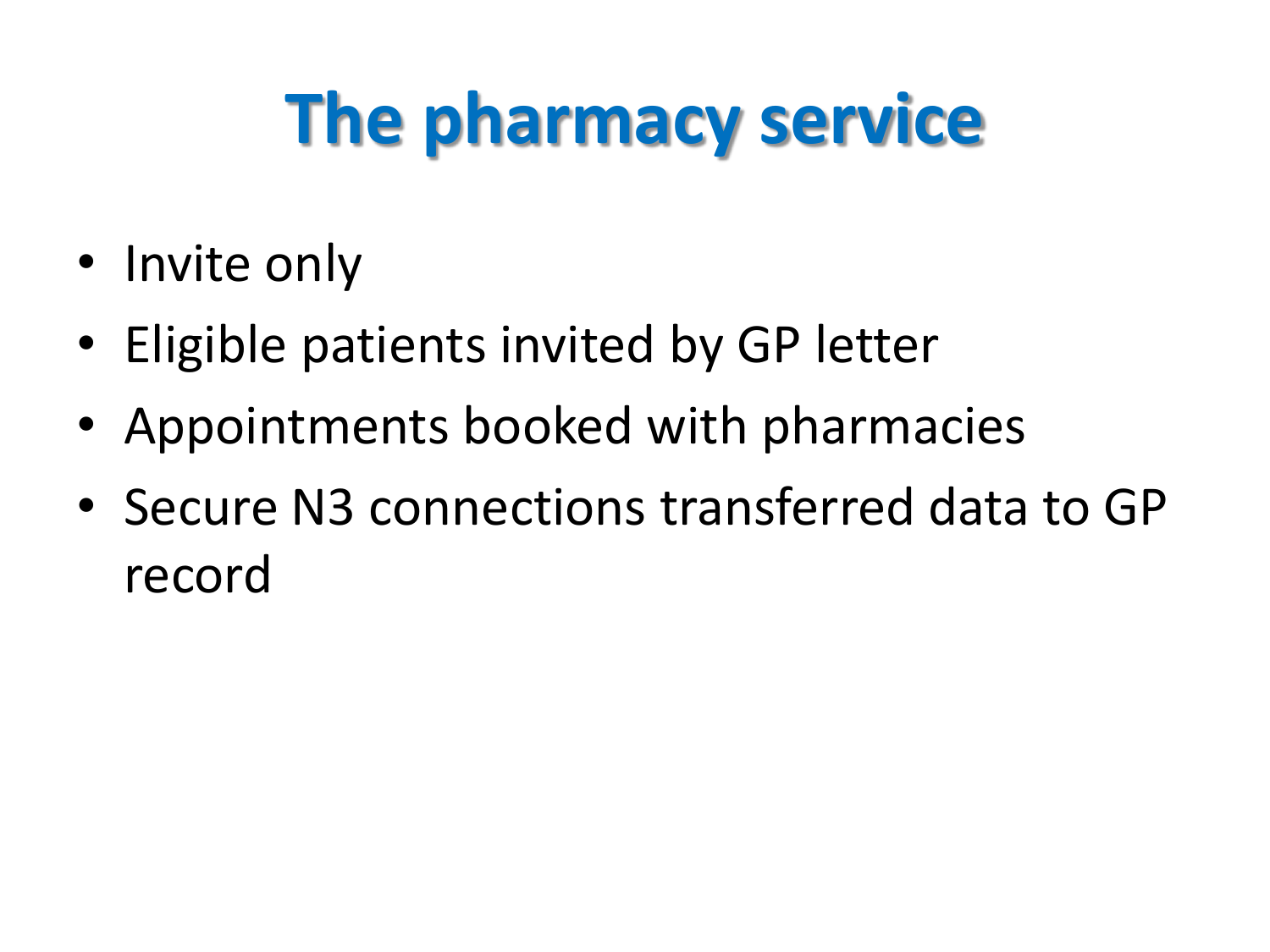#### **Outcomes**

| <b>NHS Health Checks performed by</b>                                           | <b>Pharmacy</b> | <b>Practice</b> |
|---------------------------------------------------------------------------------|-----------------|-----------------|
| Number of people invited                                                        | 1000            | 1265            |
| Number of checks performed                                                      | 234             | 264             |
| % uptake                                                                        | 23%             | 21%             |
| Patients at high risk of CVD*                                                   | 6               | 13              |
| <b>Costs</b>                                                                    |                 |                 |
| <b>Admin and invitations</b>                                                    | £3,295          | £3,297          |
| Payment for health checks performed                                             | £5,850          | £2,981          |
| Software and N3 connection                                                      | £5,616          | £0              |
| <b>Total cost</b>                                                               | £14,761         | £6,278          |
| Gig6 tsk2 20% or Bighet risk or developing symptomatic CVD in next 10 years £63 |                 | £24             |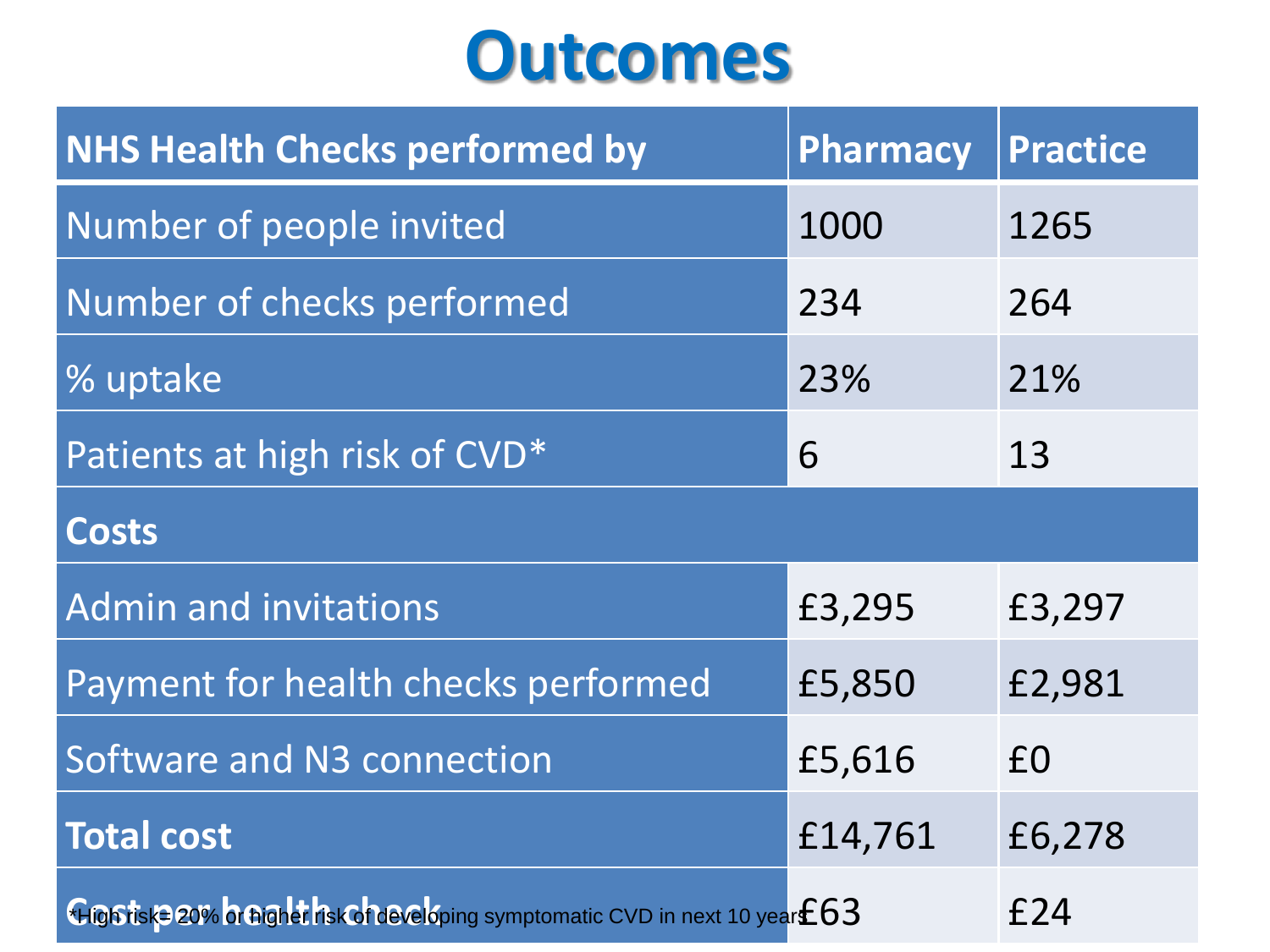### **Lessons learnt**

- Evening and weekend access did not increase uptake
- Low uptake by men and BME due to need to book?
- Still no universal service in Trafford as no access for people not registered at GP
- Pharmacy not cheap option
- Dependant on support from GP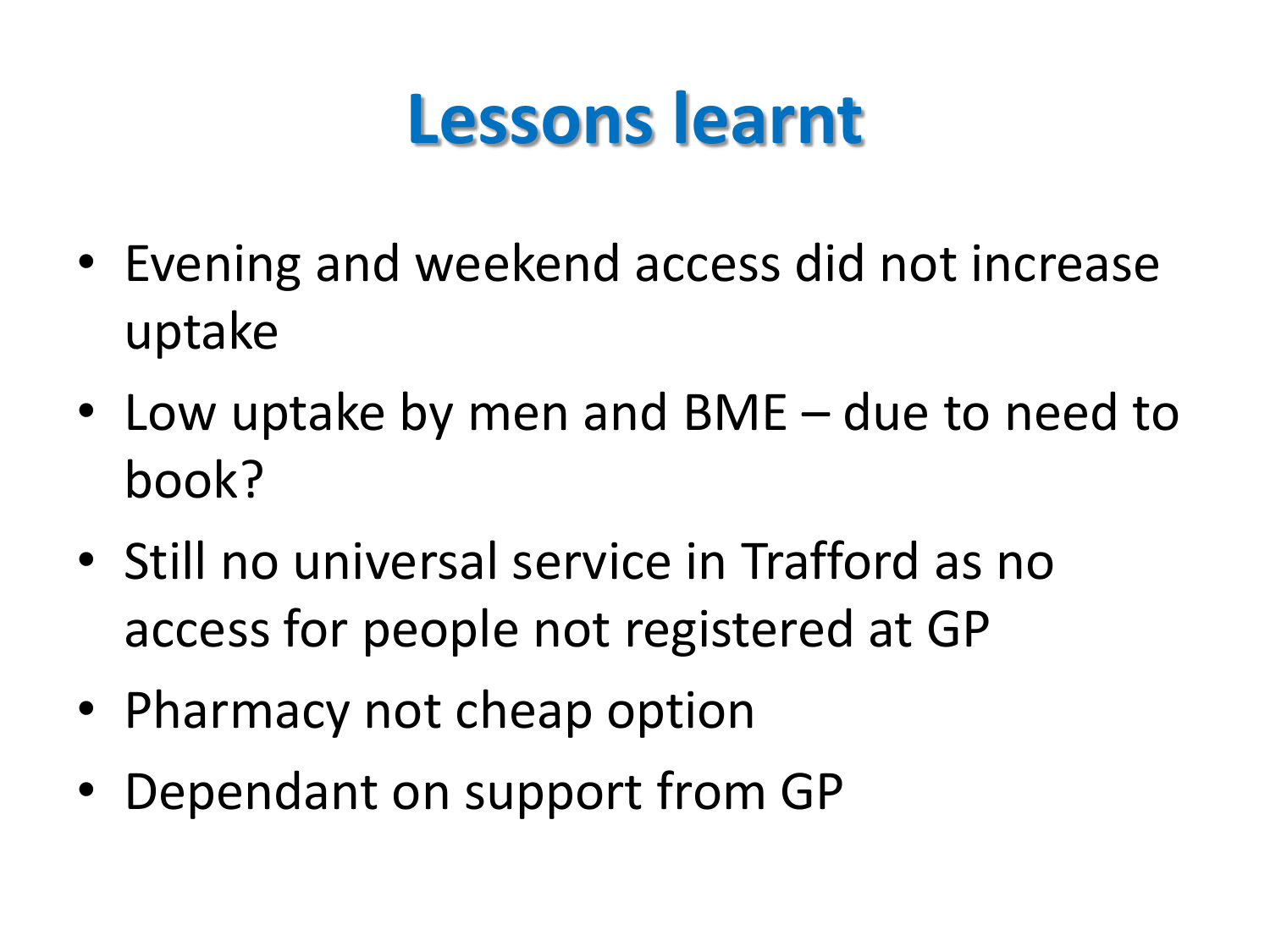## **Invitation method**

- Highest uptake from face-to-face invites
- Telephone invites better than letter
- 1/3 of non-attenders do not remember receiving letter
- Higher uptake by South Asian and Black people where opportunistic NHS Health Checks in community pharmacy

Gidlow et al. J Public Health, 2014 [Epub DOI: 10.1093/pubmed/fdu092] Cook EJ et al. Int J Equity Health, 2016 Jan 20;15:13 Ellis N et al. Arch Public Health, 2015;73:14 Horgan JMP et al. J Public Health, 2010;32:110-116.